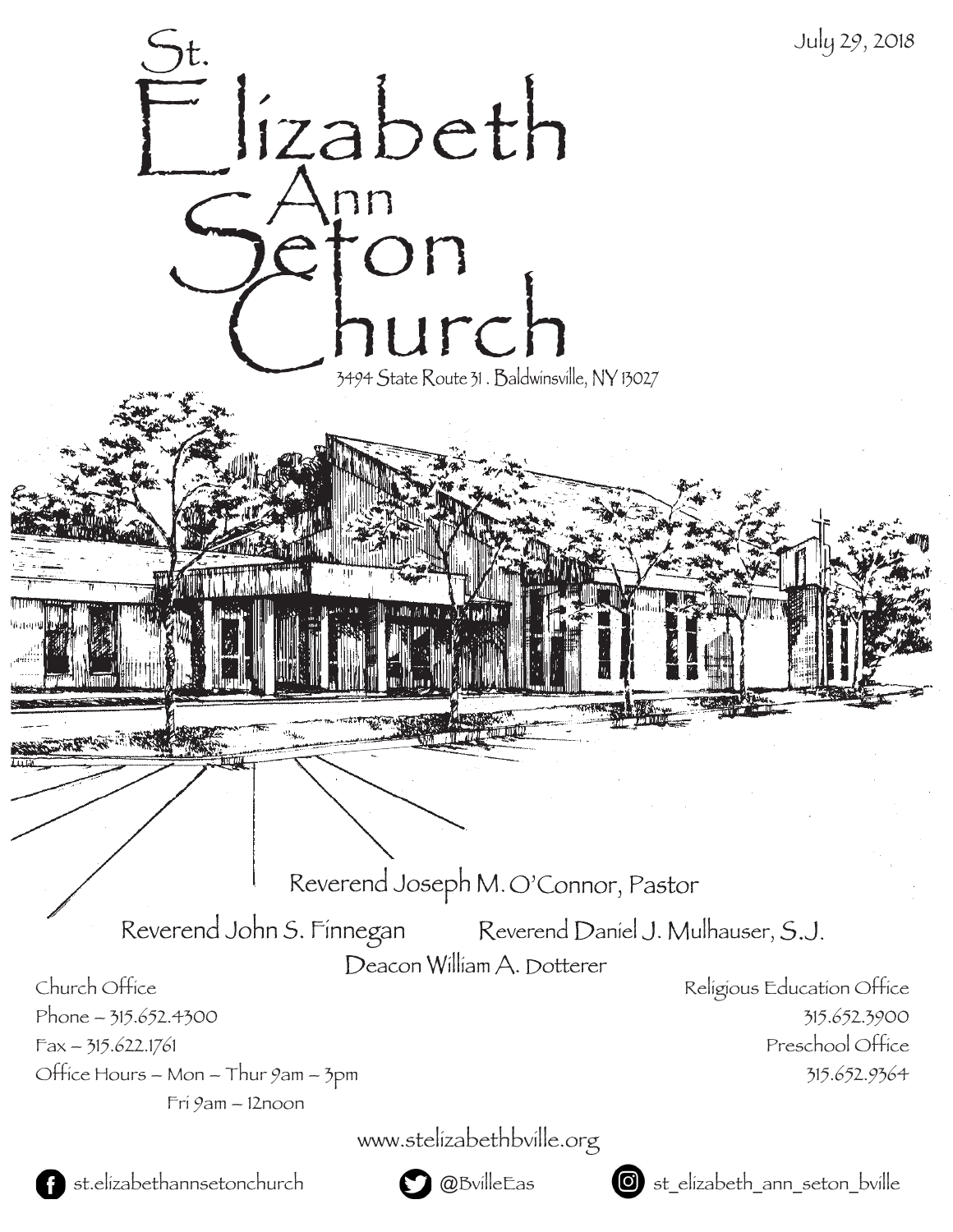#### **ST. ELIZABETH ANN SETON STAFF**

| Nick Calaprico High School Faith Formation       |
|--------------------------------------------------|
| John Sheridan Middle School Faith Formation      |
| Julie Moss Elementary School Faith Formation     |
| Jennifer Guild Office/Human Development          |
|                                                  |
|                                                  |
|                                                  |
| Ronnie Reynolds Social Media Specialist          |
|                                                  |
|                                                  |
|                                                  |
| Parish Trustees Michael McCarthy, Mary Lou Smith |

Live simply that others may simply live



**Parish Mission Statement** The Catholic community of St. Elizabeth Ann Seton, united in the love of God, comes together to worship the Father, the Son and the Holy Spirit, to provide for the spiritual growth of each member, to minister to one another's needs, to be servants and neighbors to all, to strengthen and share faith, to experience the richness of Jesus Christ. The Catholic community of St. Elizabeth Ann Seton, aware of its call to be the good news, accomplishes its mission through worship, education, service and personal example.

**May God Bless** and keep safe in his care our Service Men and Women whose lives are in danger every day. They heroically serve to defend and maintain freedom around the world as well as at home. Our prayer for them reflects our great admiration and love for them. May God bless them, watch over them, and protect them always.

**Year of the Family!** As we move through the summer months, Bishop Cunningham offers a four practical, powerful, and effective ways to form a domestic church within our own families: **prayer and worship, formation, community, and service**. To learn more, we invite you to visit syracusediocese.org and click YEAR OF THE FAMILY.

Anna Asks... What happened to the Monsignors? A number of parishioners remember growing up in a time where there were Monsignors leading parishes. It seems like there are less and less nowadays. "Monsignor" is an honorary title bestowed on a priest who has distinguished himself by exceptional service to the church. It is a title granted by the pope typically, upon the recommendation of the bishop. In January 2014, Pope Francis instructed the bishops of the world that diocesan priests would no longer be awarded the title before reaching the age of 65. The pope has consistently encouraged humility among priests and this may be his way of keeping them from comparing, measuring, or looking for an honor.

**St. Elizabeth Ann Seton is on Social Media** Well, the parish is anyways. Internet wasn't quite invented during her time, but her letters show that she would have been excellent on Facebook and Twitter. Please follow our Social Media links (Facebook, Instagram, and Twitter) through the parish website. They are found on the bottom footer of the website.

**Hope Appeal Goal Achieved** Congratulations!!! We have reached the Goal for the Annual Hope Appeal. This is record time much faster than the pace Fr. O'Connor set running the parish highways and byways. Again, this is a great accomplishment for our parish family. It really is a great witness that we give to God from our first fruits. Remember that the parish will receive back half of any funds donated above the goal. We will be sure to use those gifts to further the evangelization efforts of the parish. Sharing the Good News is a task that we never rest from!

**Road Trip!!!** The parish is sponsoring a pilgrimage to Baltimore and Emmitsburg to follow in the footsteps of St. Elizabeth Ann Seton on October 10-11, 2018. The bus trip to Baltimore costs \$280, and includes: bus transportation, entrance and tours of two museums, Dinner in the Baltimore's Little Italy, hotel accommodations (if you prefer a single room, add \$40). A deposit of \$75 per person due ASAP. Balance due September 10th. Hurry! Space is limited. Questions? Contact the main office.

**Niagara Falls Middle School Summer Pilgrimage August 4 - Two spots remaining! –** Students entering grades 6-8 can visit Niagara Falls ride the Maid of the Mist or see the Cave of the Winds. The total cost of the trip is \$45. Reserve your spot by dropping off \$20 at the SEAS office. Contact John Sheridan at 315-427-3294 to sign up to go on this amazing trip. Space is limited so sign up ASAP by July 27<sup>th</sup>.

**Religious Education Registration** The deadline to register has passed however it's still important that you register your children for Religious Education for the 2018-19 school year so we can get an accurate count for books, teachers, and classroom planning. Online Registration is available through the Parish website. **After July 1**, there will be a \$20 late fee.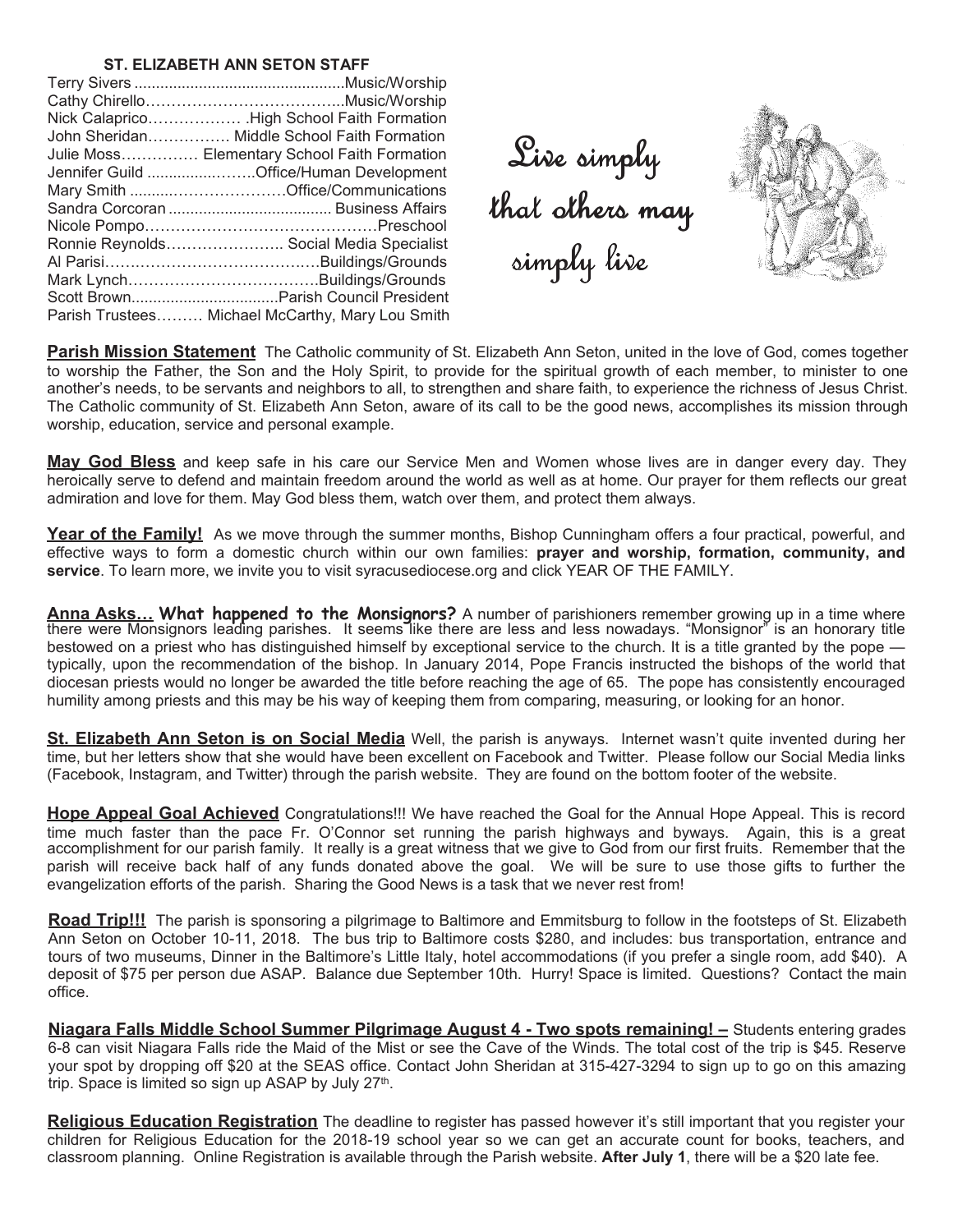**Altar Server Appreciation Night –** In appreciation for their dedication and service to the parish family at SEAS Fr. O'Connor, Fr. Finnegan, Fr. Mulhauser and Deacon Bill are inviting all our Servers to attend a fun filled evening at a Syracuse Chiefs baseball game followed by a fireworks display. Our Servers will also be treated to a hot dog, soda and treat. Details regarding this appreciation night will be mailed to all our Altar Servers this week. Perhaps sometime when you have a minute and you spot one or more of our Servers before or after Mass it would be nice to say "Thank you" or "I appreciate all you do for us" once in awhile. I'm sure he or she will be surprised and grateful.

**SEAS Preschool** has openings in the Pre-K class for the 2018-2019 school year. The Pre-K class is a unique class for children who will turn 5 by January 1, 2019, but are not ready for Kindergarten. The Pre-K class is small, with 16 children, one teacher and one teacher assistant. The class meets Monday-Friday from 12:30-3:00. We also have limited openings in our 3 year old class. If you are interested in touring our program and/or registering your child, please contact Nicole Pompo, Preschool Director, at 315.652.9364 or preschool@stelizabethbville.org

**REMIND** is a mobile messaging platform that enables teachers, parents, students and youth ministers in grades K-12 to communicate with everyone at once re: Middle School Activities....and it's free. Students Text 81010 Message **@seasedge68, Parents Text 81010 Message@seasedgecr** 

**Bottle and Can Drive –** Bring your bottles and cans to Baldwinsville Redemption Center, 53 S. Salina St (Cold Springs Rd), Baldwinsville, NY. They give you great service and we get the money to use for the youth at SEAS Youth Group and Faith Formation Grades 1-12. For hours of operation call 315-935-4053

**Our Youth Room** is in need of a few items. They could use two new paddles for the air hockey table, two new paddles for the ping pong table along with ping pong balls. If anyone has a Foosball Table that they would like to donate that would also be very much appreciated. Thanks for helping us with an amazing facility to evangelize our youth! If you are able to donate any of the above items please contact John Sheridan at jsheridan@stelizabethbville.org.

**Our Lady of Hope Church in Syracuse**, invite young adults with children to a special Mass and picnic to be held at Christ the King Retreat House, 500 Brookford Rd, Syracuse, NY on Sunday August 5, 2018. Fr. Chris Ballard will celebrate Mass at 4PM with a picnic to follow at 5PM-6:30PM. Meet other young adults with children and discuss what can be done in parishes to help young adult families both socially and spiritually. Children's activities will be provided. If you are interested in attending, please RSVP Donna Rawson at dmrawson@twcny.rr.com or call 315-263-5380.

**Eucharistic Ministers Needed** – Crouse Health Spiritual Care is looking for Eucharistic Ministers to bring Holy Communion to patients at Crouse Hospital. If you are currently serving in your parish as a Eucharistic Minister and are interested in expanding the reach of your ministry, please call 315-470-7615 to begin exploring volunteering at Crouse.

**Sharing The Season** – The Seton Food Pantry is looking for any gardeners in the parish willing to share their home grown produce this summer. If you have a productive year and are looking for somewhere to share your extra fruits and vegetables, the Seton Food Pantry would welcome the items. Please contact Jennifer Guild, Coordinator at 315-652-4300. Thank you.

**A Prayer Chain** is in place at St. Elizabeth Ann Seton. Serving on the Prayer Chain is a way for good people to serve God and to bring blessings to others who will be grateful for the prayers of Prayer Chain Members. If prayers for self or for others are needed and desired, please call the Parish Office at 652-4300 and your prayer requests will be forwarded to Angie Peterson. At times we all need prayers and others need prayers too.

**Please Let Us Know** if you or a family member is homebound and would like to receive Holy Communion at home. Deacon Bill and Father O'Connor make regular First Friday calls and whenever home Communion is requested.

**Vocation Reflection** In today's Gospel, we see Jesus feeding the people in a miraculous way. Do you feel that the Lord is calling you to help feed His people as a priest or religious? If you are interested in a religious vocation, go to www.vocationssyracuse.org.

# **Weekly Scriptures**



**Readings for July 29, 2018**<br>
2 Kings 4:42-44<br>
Readings for August 5, 2018<br>
Readings for August 5, 2018 2 Kings 4:42-44 Exodus 16:2-4. 12-15<br>
Ephesians 4:1-6 Ephesians 4:17 20-24

Ephesians  $4:1-6$ <br>  $\frac{1}{10}$  Ephesians  $4:17, 20-24$ <br>  $\frac{1}{10}$  Ephesians  $4:17, 20-24$ John  $6:24-35$